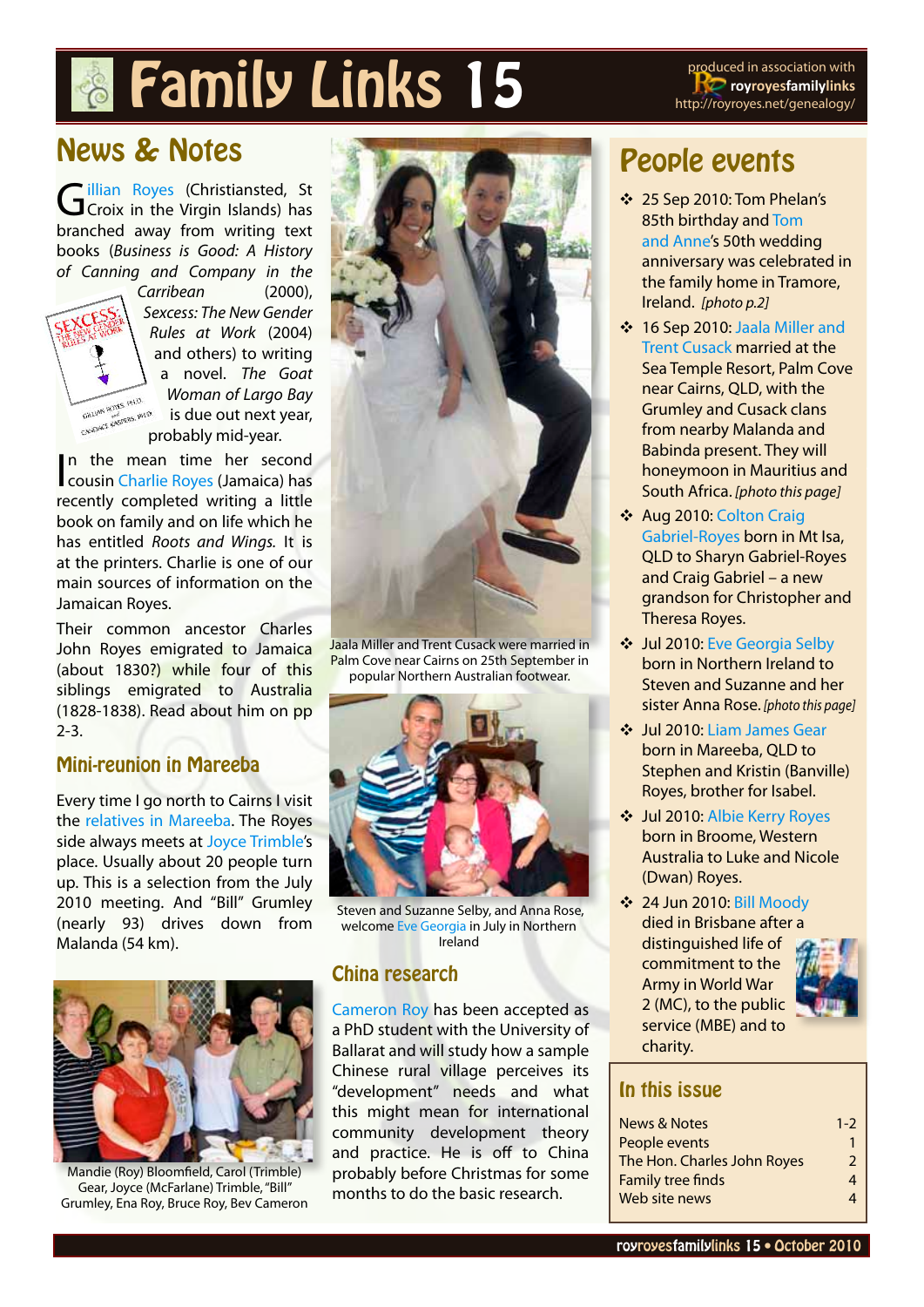#### <span id="page-1-0"></span>...more news & notes



This photo was taken in **July 1990** in the garden of Tom & Anne Phelan (Tramore, Ireland) on the occasion of the 80th birthday of [Nancy \(Russell\) Hogan\)](http://royroyes.net/genealogy/getperson.php?personID=I1083&tree=rr_tree). Her daughters Anne (in black) and Maureen Cassin sitting beside her. Erin Hogan is to the left of Anne and her husband Pat is second from the left.

Michele Hogan is in orange and Jack Hogan is to her left but a row back. Fr Tom Hogan could not be present but his colleague Fr Frank Caffrey was (front row far right, appropriately kneeling!).



Same place but 20 years later Anne and Tom Phelan celebrate 50 years of marriage with a huge family gathering



A gathering of Russells in South Africa (courtesy of Mike Russell) *Rear* - standing L to R: Tom Cooper (Scarborough, Cape Town); Ted Cooper (Vancouver, Canada), both sons of Dorothy Cooper nee Russell) *Centre* - seated L to R: Cynthia Cooper, wife of Tom; Mike Russell, son of John and Iris Russell; Ann Kempen, sister of Mike; (standing) Kate and Laura, daughters of Ann.

*Front* - seated: Cathy, friend of Mike Russell

"Bill" Grumley - 93 this month - took the salute at the 2010 Malanda, QLD, ANZAC Day (25 April) march. "Bill" served as a Craftsman with 319 Light Aid Detachment from 1943-46.

Reports on military service have been updated on the web site - go to Info > Reports and look for

reports beginning "Military Service".



## The Hon. Charles John Royes

Charles John Roves, ninth child of Solomon and Mary Royes of London, born 1813, migrated to Jamaica while quite young. His eldest child was born in Jamaica about 1832 when Charles was about 19. So it is possible that he migrated about the same time as Samuel Tyssen Royes, his brother, made his way to Australia (1829), and almost a decade before three other siblings headed that way also (1838).

We know that in 1845, Charles owned nearly 1300 acres in two properties, Hoghole (St Thomas in the Vale parish - a "parish" Jamaica emancipated its slaves in 1848 and the family story is that Charles Royes's slaves did not leave Windsor estate because they were treated so well. Charles was involved as:

- $\cdot \cdot$  magistrate from at least 1851 - he became Custos (chief magistrate for the Parish) by at least 1857;
- ❖ member of the managing committee of St Ann's Savings Bank from at least 1857;
- **❖** Lieutenant in St Ann's Eastern militia;
- $\cdot \cdot$  by 1861 he was a member of the



is similar to a county) and Holland Hill and Amity Hall (Trelawny parish), and by at least 1849 he owned what was to become his home, Windsor Estate in the parish of St Ann. We don't know when he actually bought it.

Charles was very active in the St Ann community and was part of a foursome who seemd to do everything together: Joseph and Charles Bravo and Michael Solomon. Joseph would marry Charles's sister in 1854 and move to London as agent for the Bravo Brothers business interests. Another associate in local government was John Cover - the Louisa Cover who married Charles John jr is probably John's daughter.

Jamaican House of Assembly;

- $\div$  by 1865 he was a member of the Jamaican Privy Council;
- $\div$  by 1865 he was a member of the Legislative Council
- ❖ Chair of the St Ann's Municipal Board;
- Y Chair of the St Ann's Road Board.;
- Y chair of the inaugural meeting to establish the St Ann's Benefit Building Society in 1874 - its aim is "to provide freehold houses for its members and improved dwellings for the working classes".

In 1874 he took six months leave of absence as Custos and resigned from the Legislative Council.

royroyesfamilylinks 15 • October 2010 • page 2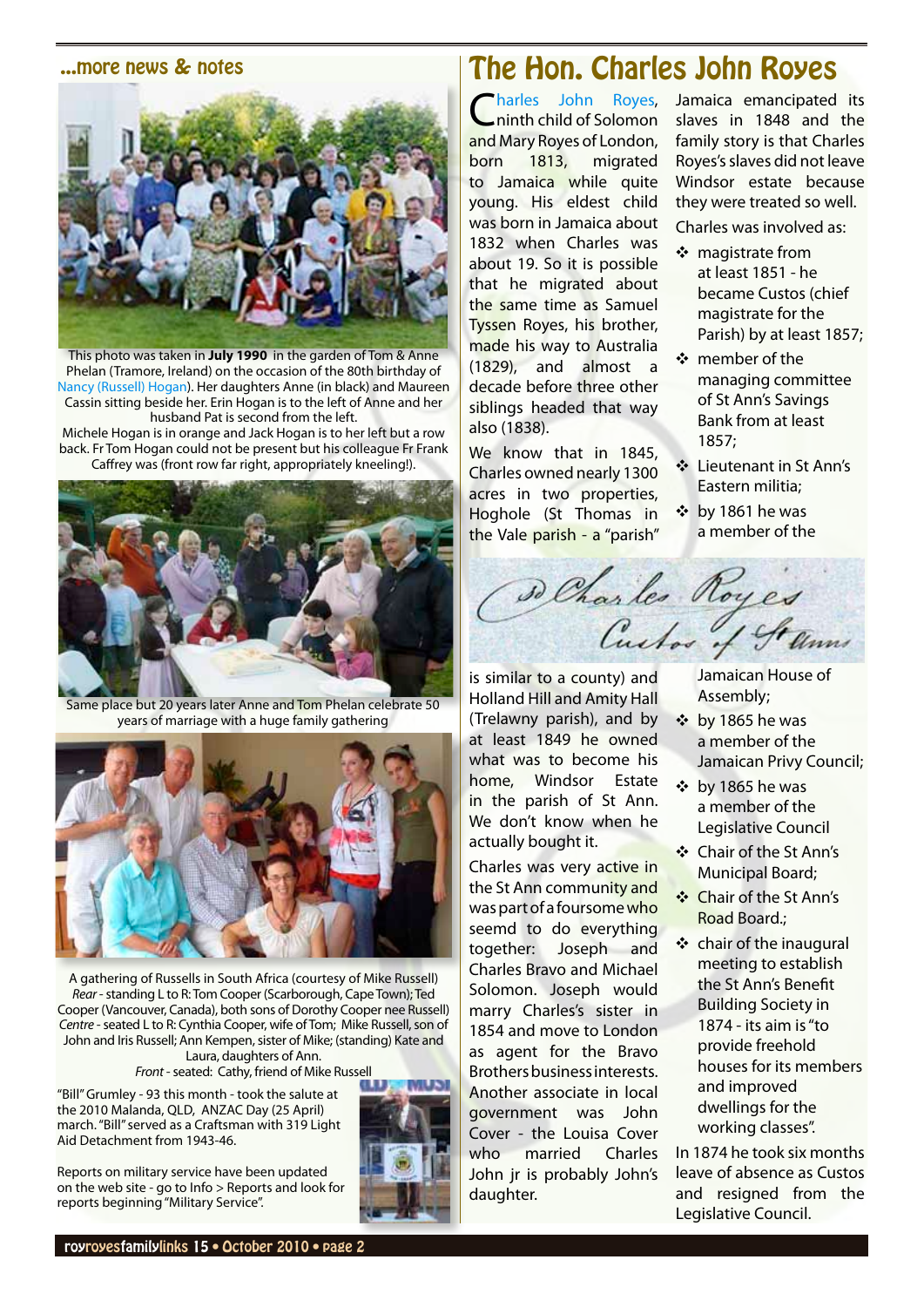In 1875 he is still listed as Custos and as a trustee on the Benefit Building Society. and in 1877 is still chair of the Municipal Council and the Road Board.

He died 4th May 1877 (his sister Mary died six weeks later in London). Michael Solomon administered his estate and took over as Custos. Michael also ended up in London after Joseph Bravo dies, to take on his representative role there.

We have noted that Charles John Royes jr was born about 1832. We don't know who his mother was. Charles sr did not marry, as far as we know, until about 1857, when he married a Caroline, maiden name unknown. We know that she and her daughter Mary Hougam Royes both died in Devon, England in August 1863. The family story is that Charles's English wife left Jamaica after the death of their son at three years of age. However, we have found a Caroline Ada Royes, daughter of the Hon. Charles John Royes, born about 1862 - it is reasonable to assume that she is also a daughter of Caroline sr.

You will notice in the chart that we have listed a number of children under an unknown mother, but in fact this is most likely to be several mothers. This is Jamaica at a period in its history when plantation owners were likely to have several children to people on their estate.

It is also possible slaves or former slaves were given the surname of



is light on at this period in Charles's history. You will notice that there is little further information about the children of Charles snr by "unknown" except for Charles ir. ◆

- there is a [readable](http://royroyes.net/genealogy/showmedia.php?mediaID=537&medialinkID=1493)  [version](http://royroyes.net/genealogy/showmedia.php?mediaID=537&medialinkID=1493) on the web site - look up Charles John Royes born 1813 or search Photos.